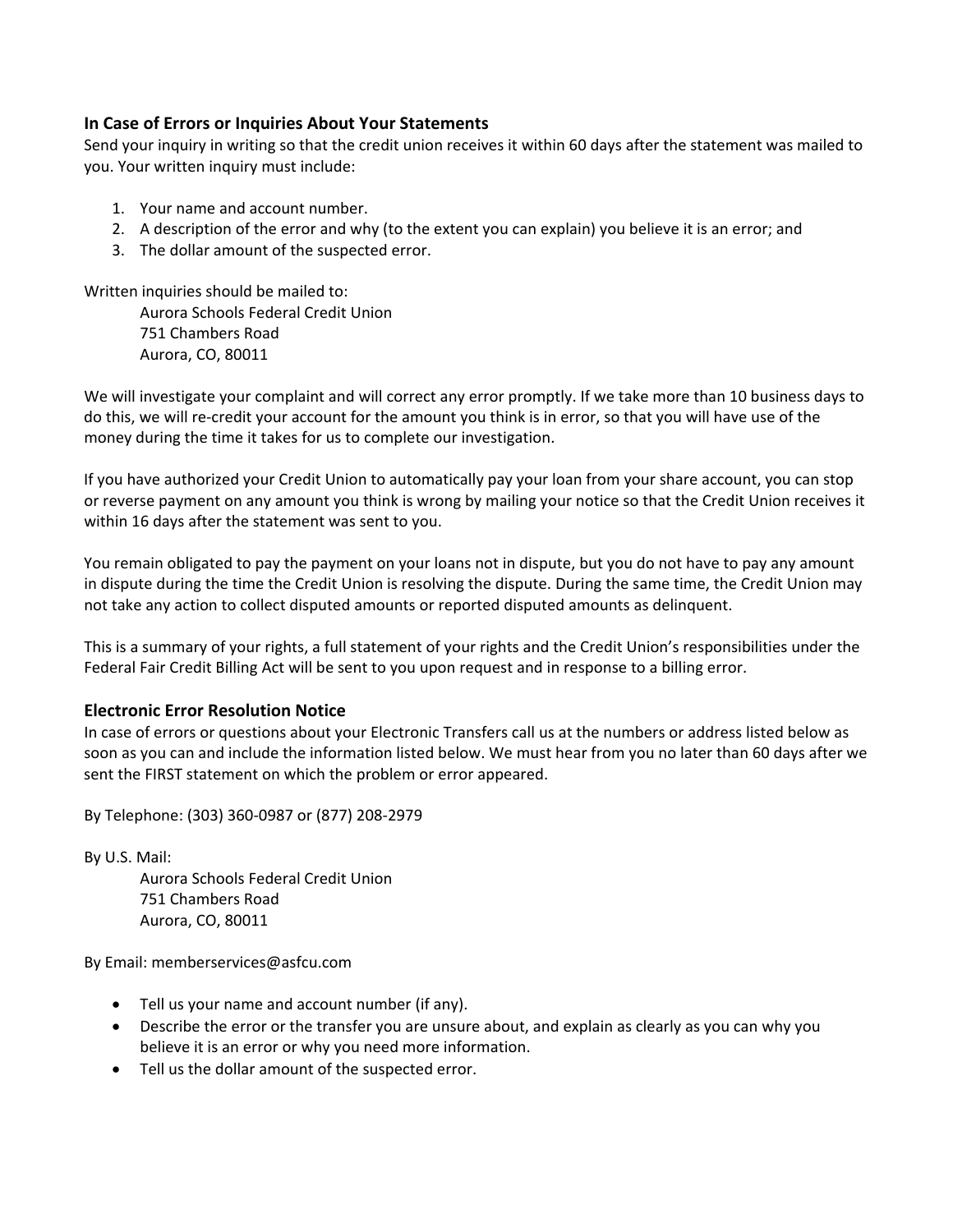If you tell us verbally, we may require that you send us your complaint or question in writing within 10 business days. We may require you to provide your complaint in the form of an affidavit. We will determine whether an error occurred within 10 business days after we hear from you and will correct any error promptly. If we need more time, however, we may take up to 45\* days to investigate your complaint or question. If we decide to do this, we will credit your account within 10<sup>\*\*</sup> business days for the amount you think is in error, so that you will have of the money during the time it takes us to complete our investigation. If we ask you to put your complaint or question in writing and we do not receive it within 10 business days, we may not credit your account.

If a notice of error involves an unauthorized transaction on your VISA debit card, other than a cash disbursement at an ATM, we will provide provisional credit to your account within 5 business days of your notification so you will have use of the money during the time it takes to complete the investigation.\*\*\* However, we may delay providing provisional credit if the circumstances or your account history warrants the delay, in which case we will provide provisional credit within ten (10) business days. We will tell you the results within three business days after completing our investigation. If we decide that there was no error, we will reverse the provisional credit to your account and send you a written explanation. You may ask for copies of the documents that we used in our investigation. See the Rates and Fees Schedule for any fees associated with such copies.

\* For errors involving new accounts, point of sale, or foreign initiated transactions, we may take up to 90 days to investigate your complaint or question. \*\*For new accounts, we may take up to 20 business days to credit your account for the amount you think is in error. \*\*\* Does not apply to Non-Visa PIN-less transactions.

## **Mortgage Servicing Notice of Error Resolution & Information Request**

The following outlines the Error Resolution and Information Request for your mortgage account at Aurora Schools Federal Credit Union.

If you think an error has occurred on your mortgage account or if you need specific information about the servicing of your loan, please write us at:

Aurora Schools Federal Credit Union Attention: Mortgage Department 751 Chambers Road Aurora, CO 80011

All written requests for information or notices of error should contain the following information:

- 1. Your name
- 2. Account number
- 3. Property address
- 4. Description of the error and explanation as to why you believe it is an error OR request for specific information regarding the servicing of your loan
- 5. Current contact information so we may follow up with you

When the credit union receives a written notice of error, the credit union will provide a written response acknowledging receipt within 5 days (excluding legal public holidays, Saturdays, and Sundays). A reasonable investigation into the dispute will be conducted. No later than 30 days (excluding legal public holidays, Saturdays, and Sundays) after the receipt of the notice of error, either correct the error and provide the member with a written notice of the correction, or provide the member with written notice that no error occurred.